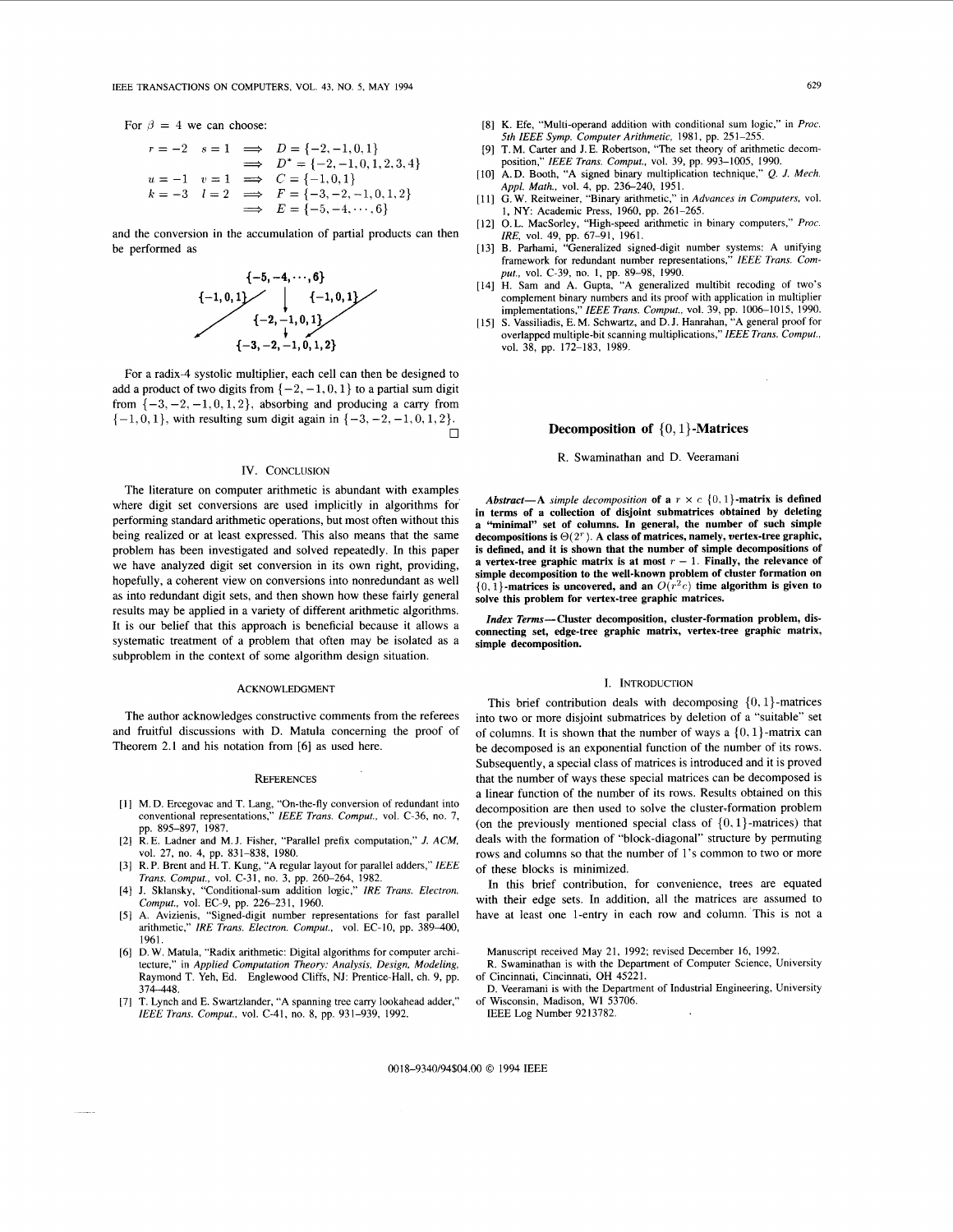$$
M = \left[ \begin{array}{ccc} M_1 & & 0 \\ \vdots & \ddots & \vdots \\ 0 & & M_t \end{array} \right] D
$$

Fig. I. Matrix picture of a decomposition.

restrictive assumption with respect to the decomposition and the cluster-formation problem considered here. Graph theory terminology is, for the most part, consistent with Bondy and Murty [1].

The organization of the brief contribution is as follows. In Section II, the notion of decomposition of  $\{0, 1\}$ -matrices is made precise, and it is shown that the number of ways a given  $\{0, 1\}$ -matrix can be decomposed is an exponential function in the number of its rows. Section **111** introduces the notion of vertex-tree graphic matrices and shows that the number of ways a vertex-tree graphic matrix can be decomposed is a linear function in the number of its rows. In Section **IV,** the cluster-formation problem is defined precisely and the relevance of simple decomposition to cluster-formation problem is uncovered. Moreover, an efficient algorithm is described to solve the cluster-formation problem when restricted to vertex-tree graphic matrices. In Section **V,** the final section, some of the related issues and problems are discussed.

# **11.** SIMPLE DECOMPOSITION

In this section, simple decomposition of  $\{0, 1\}$ -matrices is defined precisely, and then it is shown that the number of simple decompositions of a  $\{0,1\}$ -matrix having *r* rows is  $\Theta(2^r)$ . More specifically, the number of simple decompositions is shown to be at most  $2^{r-1} - (r + 1)$ .

Let M be an  $r \times c \{0, 1\}$ -matrix. Associated with M is a bipartite graph  $B(M)$  defined as follows. The vertex set of  $B(M)$  is  $R(M) \cup C(M)$ , where  $R(M)$  denotes the index set of rows of M and  $C(M)$  denotes the index set of columns of M, and  $i \in R(M)$  and  $j \in C(M)$  are adjacent in  $B(M)$  if and only if the *ij*-entry of M is a 1. The vertex set of a component of *O* induces a unique submatrix of JI. called a *component* of M. The matrix JI is *connected* if it has exactly one component. Testing whether  $M$  is disconnected, and if so, determining the components of M can be done in  $O(r + c + m)$ time  $(m$  is the number of 1-entries of  $M$ ) using an algorithm of Tarjan [2].

Let *M* be a connected  $\{0, 1\}$ -matrix, and let  $B := B(M)$  be its associated bipartite graph. Let *D* be a proper subset of  $C(M)$ . If  $B\setminus D$  is disconnected (i.e.,  $B\setminus D$  has at least two components) and no vertex of  $R(M)$  is isolated in  $B\setminus D$ , then *D* is a *disconnecting* set, abbreviated *d-set*, of *M*. (Throughout the brief contribution, "\" denotes deletion.) A d-set is *minimal* if it does not properly contain a d-set. Since  $M$  is connected, no d-set of  $M$  is empty. Moreover, neither a d-set nor a minimal d-set of  $M$  is necessarily unique.

Let *D* be a d-set of a connected  $\{0, 1\}$ -matrix *M*. Let  $R_1, \dots, R_t$ and  $C_1, \dots, C_t$  be the partitions of  $R(M)$  and  $C(M) - D$  induced by the components of  $B(M) \backslash D$ . For  $1 \leq i \leq t$ , define  $M_i$  to be the submatrix of *M* having row set  $R_i$  and column set  $C_i$ . If  $t \geq 2$ , then  $\{M_1, \dots, M_\ell\}$  is a *decomposition* of M with respect to D. (A matrix picture of a decomposition is given in Fig. 1.) If *D* is a minimal d-set, then  $\{M_1, \dots, M_t\}$  is a *simple decomposition* of M with respect to *D.* Observe that each  $M_i$  is connected. Moreover, since *D* is a d-set, by definition,  $B(M)\backslash D$  has no isolated vertices. Therefore, each  $M_i$ has at least one row and one column.

Not every connected  $\{0, 1\}$ -matrix has a simple decomposition with respect to some minimal d-set. For example, take a  $\{0, 1\}$  matrix  $M$  that has at least two rows and two columns, and add **IEEE TRANSACTIONS ON COMPUTERS,** VOL. **43,** NO. *5,* **MAY 1994** 

|  |  |  |  |  | $\begin{array}{c cccccccc} 1 & 1 & 0 & 0 & 0 & 1 & 1 & 1 & 0 & 0 & 0 \\ 2 & 1 & 1 & 0 & 0 & 0 & 0 & 0 & 1 & 1 & 0 \\ 3 & 0 & 1 & 1 & 0 & 0 & 1 & 0 & 0 & 0 & 1 \\ 4 & 0 & 0 & 1 & 1 & 0 & 0 & 1 & 1 & 0 & 0 \\ 5 & 0 & 0 & 0 & 1 & 1 & 0 & 0 & 0 & 1 & 1 \end{array}$ |
|--|--|--|--|--|-----------------------------------------------------------------------------------------------------------------------------------------------------------------------------------------------------------------------------------------------------------------------|

Fig. 2. A  $5 \times 10\{0, 1\}$  -matrix having 10 minimal d-sets.

a row of "1"s to  $M$ . Then, the resulting matrix does not have a d-set and hence a simple decomposition. In [3], Swaminathan and Wagner showed that if *M* is a connected  $r \times c \{0, 1\}$  -matrix, then the augmented matrix  $(M, I)$  has at least one simple decomposition (with respect to some minimal d-set), where *I* is a  $r \times r$  identity matrix, and that one such simple decomposition of  $(M, I)$  can be computed in  $O(m)$  time, where *m* is the number of 1-entries of *M*. Next, it is shown that there is an infinite class of  $\{0,1\}$ -matrices, each of which has "exponential" number of minimal d-sets (in the number of rows). In this regard, the following definitions and results are needed.

Let  $K_n = (U, E)$ , for  $n > 3$ , denote a complete graph on *n* vertices, and let *U* be the vertex set and *E* be the edge set of  $K_n$ . Construct a graph  $G_n$  from  $K_n$  as follows. For each edge  $e \in E$ , if  $e = xy$ , then replace *e* with two new edges  $e = xv$  and  $f = vy$ . where  $v$  is a new vertex not in  $U$ . Let  $V$  denote the set of all such new vertices and *F* denote the set of all such new edges. It is easy to see that  $G_n = (U, V, F)$  is a bipartite graph and is referred to as the *bipartite split* of the complete graph  $K_n$ . The vertices of V are referred to as the *split vertices* of  $G_n$ .

An *edge cut (vertex cut)* of a connected graph  $G = (V, E)$  is a nonempty subset *X* of  $E(V)$  such that  $G\ X$  is disconnected. A *minimal* edge cut (vertex cut) of  $G$  is an edge (vertex) cut no proper subset of which is an edge (vertex) cut.

Theorem 1 below is a folklore-type result; no particular reference is known.

*Theorem 1:* For  $n \geq 2$ , the number of minimal edge cuts of  $K_n$  $1.1 \text{h}$  *is*  $2^{n-1} - 1$ . п

Since for every minimal edge cut of  $K_n$ , there is a unique minimal vertex cut *W* in the bipartite split  $G_n$  of  $K_n$  such that every vertex of W is a split vertex of  $G_n$ , Corollary 2 below follows easily from Theorem 1.

*Corollary 2:* For  $n \geq 2$ , the number of minimal vertex cuts of the bipartite split  $G_n$  of  $K_n$  such that each of these minimal vertex cuts is a subset of the set of split vertices of  $G_n$ , is  $2^{n-1} - 1$ . п

Consider the infinite class of connected  $\{0, 1\}$ -matrices such that for every  $\{0, 1\}$ -matrix  $M_r$  in this class, if r denotes the number of rows in  $M_r$ , then  $G_r$  (bipartite split of  $K_r$ ) is the associated bipartite graph of  $M_r$ . By Corollary 2,  $G_r$  has  $2^{r-1} - 1$  minimal vertex cuts from its split vertices. Since, exactly *r* of these  $2^{r-1} - 1$ minimal vertex cuts of  $G_r$ , when deleted, give isolated vertices, and by definition, every minimal vertex cut *J* of the associated bipartite graph  $G_r$  of  $M_r$  such that  $G_r\setminus J$  has no isolated vertex, defines a unique minimal d-set of  $M_r$ , it follows that the number of minimal d-sets of  $M_r$  is  $2^{r-1} - (r + 1)$ . Therefore, given a  $r \geq 2$ , one can construct a  $r \times c \{0, 1\}$ -matrix, where  $c = r(r - 1)/2$ , having  $\Theta(2^r)$  minimal d-sets. (Observe that the number of distinct minimal d-sets in terms of the number of columns c is  $\Theta(2^{\sqrt{c}})$ , which, also, is quite ''large'' in number.) Figure 2 shows an example connected  $\{0, 1\}$ -matrix having 5 rows and  $2^{5-1} - (5+1)$  minimal d-sets.

Since a connected  $\{0, 1\}$ -matrix, having r rows, can have  $\Theta(2^r)$ minimal d-sets, the next natural step is to look for classes of  $\{0, 1\}$ matrices for which the number of minimal d-sets is bounded by a "low-degree'' polynomial in the number of rows. In the following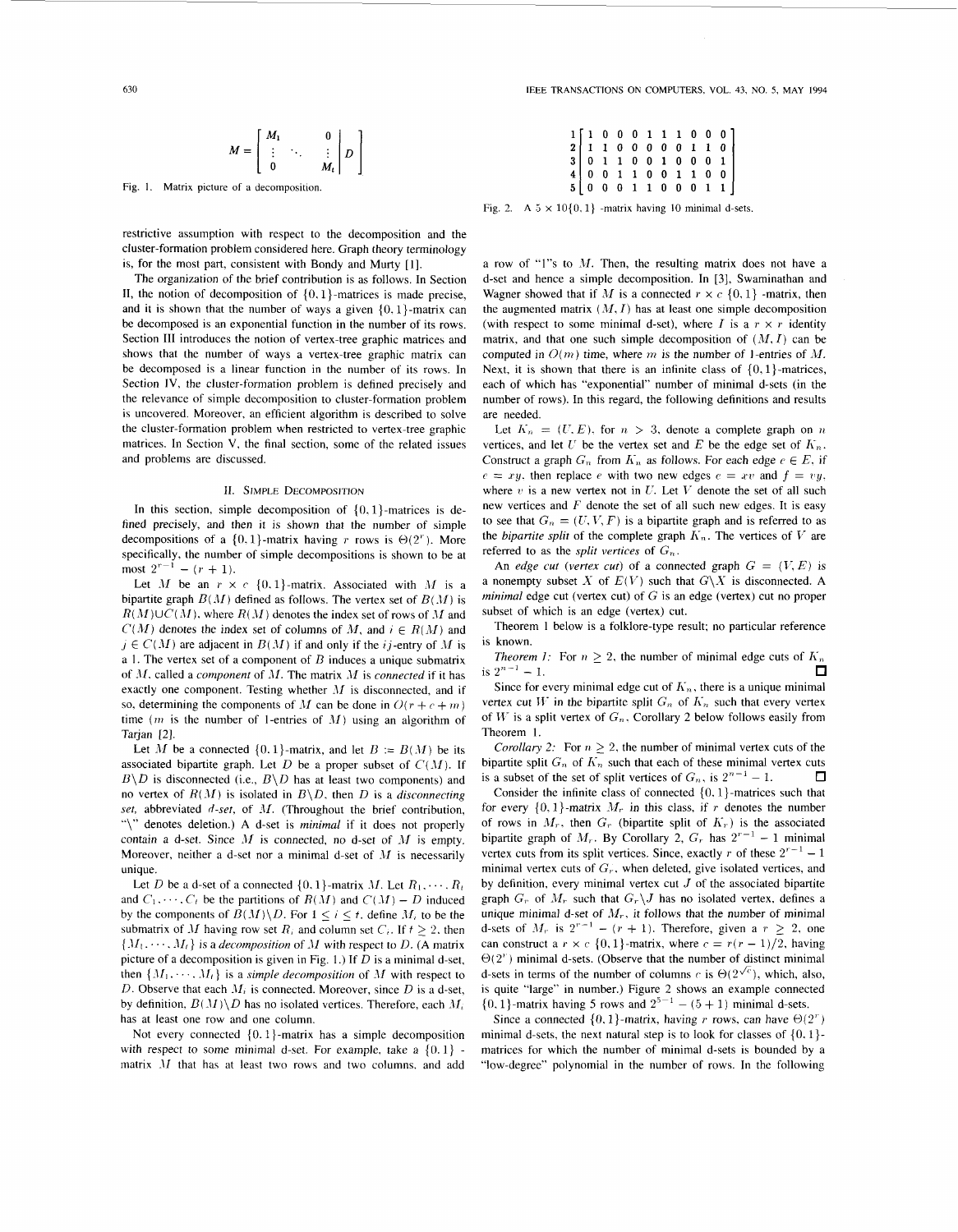

Fig. **3. An** example vertex-tree graphic matrix.

section, such a class of  $\{0, 1\}$ -matrices is introduced.

# 111. VERTEX-TREE GRAPHIC MATRICES

In this section, the notion of vertex-tree graphic matrices is introduced, and it is shown that the number of distinct minimal d-sets of a vertex-tree graphic matrix having  $r$  rows is at most  $r - 1$ .

**A** { 0. 1)-matrix *M* is *vertex-tree graphic,* abbreviated *vt-graphic,*  if there exists a tree *T* such that the vertices of *T* are indexed on the rows of *M,* and the columns of *M* are the incidence vectors of the vertex sets of paths of *T.* (Note that not every path of *T* need correspond to a column of *M.)* If such a *T* exists, then *T* is a *vertextree realization,* abbreviated *vt-realization,* for *M.* (See Fig. 3 for an example; the edges of vt-realization are shown by thicker lines.) Observe that a vt-realization of a  $\{0, 1\}$ -matrix is not necessarily unique.

Let  $M$  be a vt-graphic matrix, and let  $T$  be a vt-realization of *JI.* For each column *C*, add an edge joining the two ends of the corresponding path in *T,* and call the resulting graph G. Since *T* is a tree,  $T$  and (hence)  $G$  are connected. The pair  $(G, T)$  is a *graphtree realization,* abbreviated *gt-realization,* of *M.* Notice that *T* is a spanning tree of G and that for each edge *e* of G not in *T,* there exists a unique cycle in  $T \cup \{e\}$ , called a *fundamental cycle* of  $(G, T)$ . (See Fig. *3* for an example gt-realization; tree edges are shown by thicker lines and the nontree edges are shown by thinner lines.) Observe that a fundamental cycle of  $(G, T)$  can also be a loop of  $G$ .

**A** *I-edge cut* of a connected graph G is an edge cut having exactly one edge. The following proposition is easy to prove, and *so* its proof is omitted.

*Proposition 3:* Let  $M$  be a vt-graphic matrix, and let  $(G, T)$  be a gt-realization of *M.* Then, *M* is connected if and only if G has no  $\Box$ <br>Proposition 3 implies that if the pair  $(G, T)$  is a gt-realization of a **1** 

connected vt-graphic matrix *AI,* and *D* is a minimal d-set of *M,* then  $G\ D$  has at least one 1-edge cut. Let K be the subset of the edge set of  $G\ D$  such that  $e \in K$  if and only if  $e$  is a 1-edge cut of  $G\ D$ . Then, it is easy to see that  $K \subset T$ . Moreover, if  $\{M_1, \dots, M_t\}$  is the simple decomposition of *M* owing to the minimal d-set *D.* then each component of  $G \setminus (K \cup D)$  is a gt-realization of a unique  $M_i$  for some  $1 \leq i \leq t$ . The set of edges K is referred to as the 1- set of T *associated* with the minimal d-set *D.* Recall that since *D* is a d-set of  $M, B(M)\backslash D$  has no isolated vertices. Therefore, if  $e \in K$  and e is incident to a degree-one vertex  $u$  (say) in  $T$ , then  $G$  has a loop at  $u$ . Lemma 4 below is crucial to the main result of the section.

*Lemma 4:* Let  $M$  be a connected vt-graphic matrix, and let  $D'$  and *D* be two distinct minimal d-sets of *M.* Let *T* be a vt-realization of *M*, and let  $K'$  and  $K$ , respectively, denote the 1-sets of  $T$  associated with  $D'$  and  $D$ . Then,  $K' \cap K = \emptyset$ .

*Proof:* Suppose  $K' \cap K \neq \emptyset$ . Let  $e \in K' \cap K$ , and let *u* and *v* be the end vertices of *e*. Let *G* be a graph such that  $(G, T)$  is a gt-realization of M. Since  $D'$  is a d-set, for every  $d \in D'$ , the vertices *u* and *v* are in the fundamental cycle  $T \cup \{d\}$  in  $(G, T)$ .



Fig. 4. **An** example edge-tree graphic matrix.

Similarly, since *D* is a d-set, for every  $d \in D$ , the vertices *u* and *v* are in the fundamental cycle  $T \cup \{d\}$  in  $(G, T)$ . This implies that either  $D' \subseteq D$  or  $D \subseteq D'$ . As a result of the minimality of  $D'$  and  $\Box$ *D*, it follows that  $D' = D$ , a contradiction.

Lemma 4 implies that for every minimal d-set *D* of *AI,* the associated I-set is unique. Moreover, the number of disjoint partitions of the edges in *T* is at most  $|T|$  and  $|T| \leq r-1$ . Therefore, Theorem 5 below, the main result of this section, now follows easily from Lemma **4.** Notice that the number of minimal d-sets of a vt-graphic matrix does not depend on the number of columns and that a vt-graphic matrix need not have a d-set (and hence a minimal d-set).

*Theorem 5:* The number of minimal d-sets of a connected vt-*0*  It is, next, shown that the set of all minimal d-sets of a connected vt-graphic matrix can be constructed in polynomial time. Testing whether a given  $r \times c$  connected matrix  $M$  is vt-graphic, and if so, constructing a gt-realization can be done in  $O(r^2c)$  time using an algorithm in Swaminathan and Wagner [3]. Thus, assume that a gt-realization of  $M$  is given. Call it  $(G, T)$ . For each edge  $e = uv$  in *T*, determine the set of columns  $D_e$  in *M* that have a 1-entry in rows *u* and *v*. Testing whether  $D_e$  is a d-set of  $M$ , and if **so,** constructing the associated decomposition, can be done in  $O(r + c + m)$  using Tarjan's algorithm [2]. (Here, *m* is the number of 1-entries of *M* and  $m \leq rc$ .) Thus, all such d-sets corresponding to every edge of *T* can be constructed in *O(mr)* time. Finally, among all these d-sets, finding the minimal ones can be done in  $O(r^2c)$ time. Therefore, given a connected  $r \times c \{0, 1\}$ -matrix *M*, testing whether *M* is vt-graphic, and if so, constructing all the minimal d-sets and their respective simple decompositions can be done in  $O(r^2c)$ time. graphic matrix, having  $r$  rows, is at most  $r - 1$ .

**A** (0, 1)-matrix *M* is *edge-tree graphic,* abbreviated *et-graphic*  if there exists a tree *T* such that the vertices of *T* are indexed on the rows of *AI,* and the columns of *M* are the incidence vectors of the edge sets of paths of *T.* (Note that not every path of *T* need correspond to a column of *M.)* If such a *T* exists, then *T* is an *edgetree realization, abbreviated et-realization, for M. (See Fig. 4 for an* example.) As in the case of vt-realization, et-realization of a  $\{0, 1\}$ -matrix is not necessarily unique.

Note that if a connected  $\{0, 1\}$ -matrix is vt-graphic, then it is not necessarily et-graphic, and vice versa, as shown by the following examples. Define a wheel  $W_n$ , for  $n > 3$ , to be a graph whose vertex set is  $\{v_0, v_1, \dots, v_n\}$  and edge set is  $\{e_1, \dots, e_n, f_1, \dots, f_n\}$ such that  $e_i = v_0 v_i$  and  $f_i = v_i v_{i+1} \pmod{n}$ . Choose a spanning tree  $T_n$  of  $G_n$  to be the edges of  $W_n$  incident to the vertex  $v_0$ . Let  $L_n$ denote the matrix whose rows are indexed on the vertex set of  $W_n$ and the columns are the incidence vectors of the vertex sets of paths of  $T$  so that for every such path  $P$ , there is an unique edge, say  $e$ , in  $E(W_n) - T_n$  with  $P \cup \{e\}$  being a fundamental cycle of  $(W_n, T_n)$ . Similarly, let  $M_n$  denote the matrix whose rows are indexed on the edge set of  $W_n$  and the columns are the incidence vectors of the edge sets of paths of  $T$  so that for every such path  $P$ , there is an unique edge, say  $e$ , in  $E(W_n) - T_n$  with  $P \cup \{e\}$  being a fundamental cycle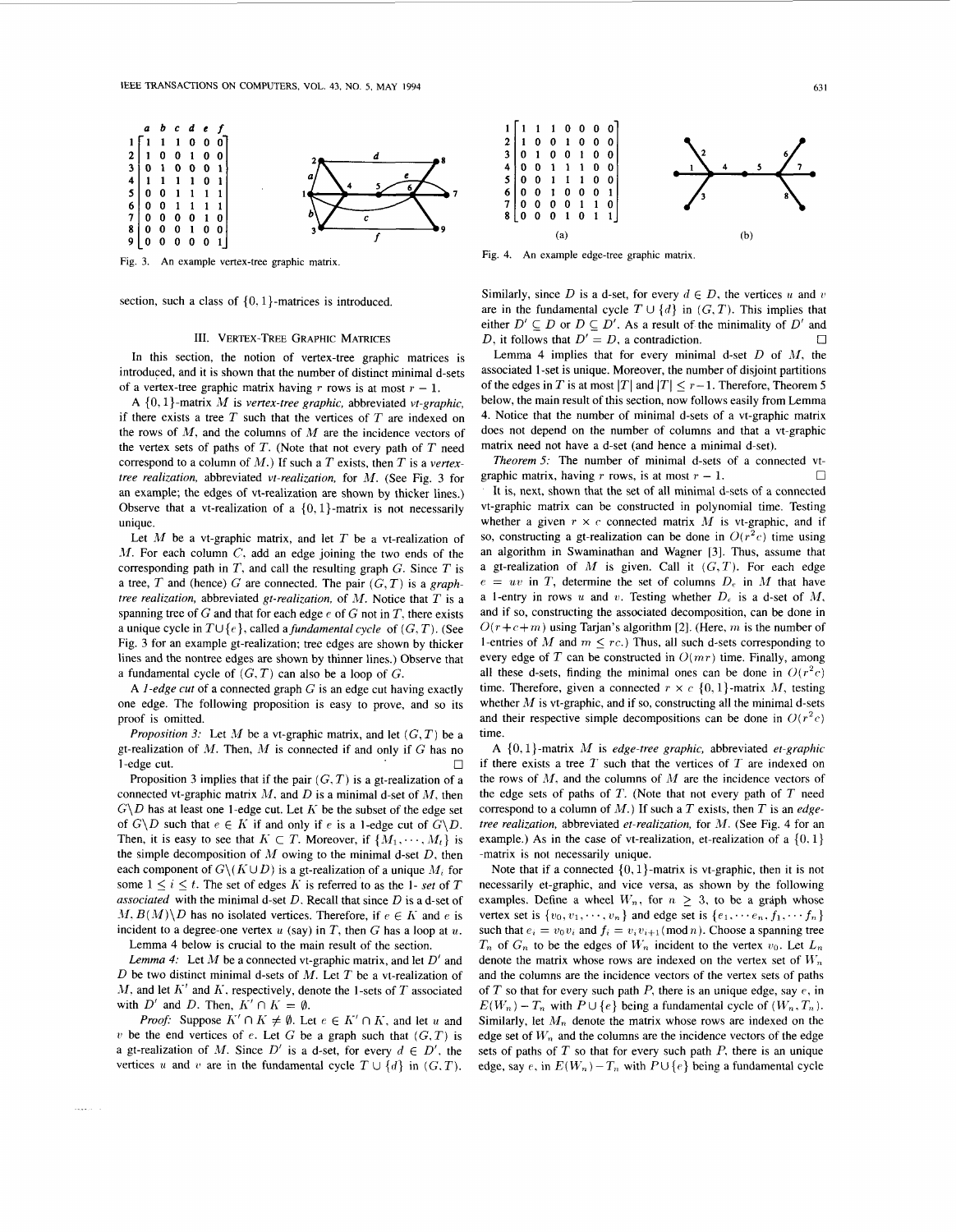|                |          |          |  | $\begin{array}{c cccc} 1 & 1 & 0 & 1 & 0 & 0 & 0 \\ 2 & 1 & 1 & 1 & 0 & 0 & 0 \\ 3 & 0 & 0 & 0 & 0 & 1 & 1 \\ 4 & 0 & 0 & 0 & 1 & 1 & 1 \end{array}$ |  |
|----------------|----------|----------|--|------------------------------------------------------------------------------------------------------------------------------------------------------|--|
|                |          |          |  |                                                                                                                                                      |  |
| 4 <sup>1</sup> | $\bf{0}$ | $\bf{0}$ |  |                                                                                                                                                      |  |

Fig. *5.* **An** example cluster decomposition and its exceptional entries

of  $(W_n, T_n)$ . Clearly, the matrix  $L_n$  is vt-graphic but not et-graphic, and the matrix  $M_n$  is et-graphic but not vt-graphic.

Unlike vt-graphic matrices, the class of et-graphic matrices does not have a ''small" number of simple decompositions as one may expect. In fact, the example shown in Fig. 2 is an et-graphic matrix which has "exponential" number of distinct simple decompositions in terms of the number of rows. But it is interesting to note that if the given *(0,* 1)-matrix *AI* is et-graphic, and an et-realization of *M*  is a path, then the number of simple decompositions is at most  $r - 1$ , where *r* is the number of rows of *M*. This is true because if *M* is et-graphic and an et-realization of  $M$  is a path, then  $M$  is also vt-graphic. In this case, the matrix **M** is called a *column-consecutive*  **1's** matrix; analogously, one can also define a row-consecutive 1's matrix. Consecutive 1's matrices were introduced by Fulkerson and Gross [4], and studied further by Booth and Lueker *[5].* In particular, using a special data structure called PQ-trees, Booth and Leuker gave a  $O(r + c + m)$  algorithm, to test whether a given  $r \times c$  {0, 1}-matrix *-11* is a column-consecutive **1's** matrix, where *m* is the number of <sup>1</sup>-entries of M.

## IV. THE CLUSTER-FORMATION PROBLEM

In this section, the well-known cluster-formation problem on  $\{0, 1\}$ -matrices is defined precisely, and then a polynomial-time algorithm (in the number of rows and columns) is given to solve the cluster-formation problem for vt-graphic matrices. In the process, the relationship between the cluster-formation problem and simple decomposition is uncovered.

Let *M* be a connected  $\{0,1\}$ -matrix, and let  $R(M)$  and  $C(M)$ , respectively, denote its index sets of rows and columns. Assume  $t \geq 2$ . Let  $\{R_1, \dots, R_t\}$  and  $\{C_1, \dots, C_t\}$ , respectively, denote a partition of  $R(M)$  and  $C(M)$ . Then, the submatrix  $M_i$  of M whose row index-set is  $R_i$  and column index-set is  $C_i$  is a *cluster* of  $M$ , and the collection  $\{M_1, \dots, M_t\}$  is a *cluster decomposition* of M and is denoted by  $\phi$ . For some  $j \in (R(M) - R_i)$  and  $k \in C_i$ , let  $m_{jk}$  denote a 1-entry of M. Then,  $m_{jk}$  is an *exceptional entry* and *k* is an *exceptional column* of *M* with respect to  $\phi$ . (See Fig. 5 for an example.) The *exceptional count* of a column  $k \in C_i$  is the total number of exceptional entries of M with respect to *0,* and the summation over the exceptional counts of all the columns in *C* is denoted by  $N^{\phi}$ . For every  $1 \leq i \leq t$ , if  $M_i \in \phi$ , after deleting all its exceptional columns owing to  $\phi$ , has at least one column and is connected, then  $\phi$  is a *strict cluster-decomposition* of  $M$ .

**A** (0. 1)-matrix *AI,* for example, can be viewed as part-tool matrix in which the rows are indexed on the set of parts and the columns are indexed on the set of available tools, and an *ij* -entry of *M* is a "1" if part *i* uses tool *j*; otherwise, it is a "0". Now, cluster decomposability of  $M$  (with the associated clusters) describes the similarity among the cutting tool requirements of parts that can be used effectively in determining "good" tool allocations to machines. Therefore, for parttool matrices, cluster decomposability is a desirable property. See Veeramani *[6]* for more details.

Now the cluster-formation problem is precisely stated as follows. Let  $M$  be a  $\{0,1\}$ -matrix and  $\Phi$  (possibly empty) be the set of all strict cluster-decompositions of *M*. Then, the *cluster-formation problem,* denoted *CFP,* is to find a strict cluster-decomposition that minimizes  $N^{\varphi}$  over  $\varphi \in \Phi$ . (Note that if  $\Phi$  is empty, then CFP is

vacuously solved.) There is no algorithm, known in the literature, that solves CFP on *(0,* l} -matrices efficiently, and it is conjectured that in general, CFP is an NP-hard problem. It is shown next that while solving CFP, instead of  $\Phi$ , it suffices to consider a "special" subset of  $\Phi$ . Subsequently, such a subset is completely characterized, and for the class of vt-graphic matrices, this special subset of  $\Phi$  is shown to be computable in polynomial time (in the number of rows and columns). Therefore, CFP, when restricted to the class of vt-graphic matrices, is solvable in polynomial-time.

Recall from Section I that it is easy to check whether a given  $r \times c \{0, 1\}$ -matrix *M* is connected using the associated bipartite graph of  $M$ . Therefore, CFP for disconnected  $\{0, 1\}$ -matrices can be solved in  $O(m)$  time, where *m* is the number of 1-entries of *M*. Thus, from now on, *M* is assumed to be connected.

Now, strict cluster-decomposition is related to simple decomposition. Observe that the exceptional columns of the example matrix in Fig. 5 together constitute a minimal d-set, which need not be the case always. Lemma 6 below asserts it suffices to consider only such strict cluster-decompositions while solving CFP.

*Lemma 6:* Let *M* be a connected  $\{0,1\}$ -matrix, and let  $\phi^*$  be a strict cluster-decomposition of *M* such that  $N^{\phi} \leq N^{\phi}$  for all  $\phi \in \Phi$ . If  $D^*$  is the set of exceptional columns of *M* with respect to  $\phi^*$ , then  $D^*$  is a minimal d-set of M.

*Proof:* Let  $\phi^* := \{M_1^*, \dots, M_t^*\}$  and  $D_i^*$  be the set of exceptional columns of  $M_i^*$  for  $1 \le i \le t$ . Let  $D^* := \{D_1^*, \dots, D_t^*\}.$ Since  $\phi^*$  is a strict cluster-decomposition, it follows that  $t \geq 2$  and  $M_i^*$  is connected after deleting  $D_i^*$  for all  $1 \leq i \leq t$ . Therefore, *D'* is a d-set. If *D\** is not minimal, then there exists a d-set *D* of *M* such that  $D \subset D^*$  and *D* is minimal. Let  $d \in (D^* - D)$ . Now partition  $\phi^*$  into two subsets as follows. Since  $d$  is an exceptional column and *D* is a minimal d-set, for at least one cluster  $M_i^*$ , for  $1 \leq j \leq t$ , there is a row  $r \in R(M_j^*)$  such that  $m_{rd}$  is a 1entry. Without loss of generality, let  $\{M_1^*, \dots, M_{t'}^*\}$  be all such clusters. Clearly,  $t' \leq t$ . Since every cluster of  $\phi^*$ , after deleting its exceptional columns, has at least one column and is connected, if  $t' = t$ , then *D* is not a d-set of *M*. Therefore,  $t' < t$ . Let  $L^*$  denote the submatrix of *M* such that  $R(L_i^*) := R(M_1^*) \cup \cdots \cup R(M_{i'}^*)$  and  $C(L_i^*) := \{d\} \cup C(M_1^*) \cup \cdots \cup C(M_{t'}^*)$ . It is easy to see that  $\phi' :=$  ${L^*, M^*_{t'+1}, \cdots, M^*_{t}}$  is a strict cluster-decomposition of  $M$  such that  $N^{\phi'} < N^{\phi^*}$ , a contradiction.

Next, given a simple decomposition of *M* owing to a minimal dset *D*, a strict cluster-decomposition of *M* whose exceptional count is minimum and the union of whose exceptional columns is equal to *D* needs to be found efficiently. The following definitions and results given are aimed at achieving this.

Let  $\{M_1, \dots, M_t\}$  be the simple decomposition of M owing to a minimal d-set *D*. Now, partition the columns of *D* into  $\{D_1, \dots, D_t\}$ so that  $D_i \cap D_j = \emptyset$  for  $i \neq j$ , and  $\bigcup_{i=1}^{i=l} D_i = D$ . (Note that a  $D_i$ could be an empty set.) For every  $1 \leq i \leq t$ , let  $M'_i := M_i \cup D_i$ . Then,  $D_i$  is *assigned* to  $M_i$ , and  $\{D_1, \dots, D_t\}$  is an *assignment* of *D* to the simple decomposition  $\{M_1, \dots, M_t\}$ . For a given d-set *D*, there could be more than one possible assignment of *D* to  $\{M_1, \dots, M_t\}$ . and the set of all assignments of *D* is called the *assignment set* of *D*, and is denoted by  $A_D$ . Observe that  $\{M'_1, \dots, M'_t\}$  is a strict cluster-decomposition of  $M$  with  $D_i$  being the exceptional columns of  $M'_i$ . If  $N_d^a$  denotes the exceptional count of  $d \in D_i$  owing to the assignment *a*, then an assignment in  $A_D$  that minimizes  $\{\sum_{d \in D} N_d^d\}$ for all  $a \in A_D$  needs to be found efficiently. In this regard, the following lemma is needed.

Lemma 7: Let M be a connected  $\{0,1\}$ -matrix. Let D be a minimal d-set of M and  $a^* := \{D_1^*, \dots, D_t^*\}$  be an assignment of D to the simple decomposition of *M* with respect to *D,* which yields  $\min \left\{ \sum_{d \in D} N_d^a \right\}$  for all  $a \in A_D$ . Let  $a' := \left\{ D'_1, \dots, D'_t \right\}$  be some